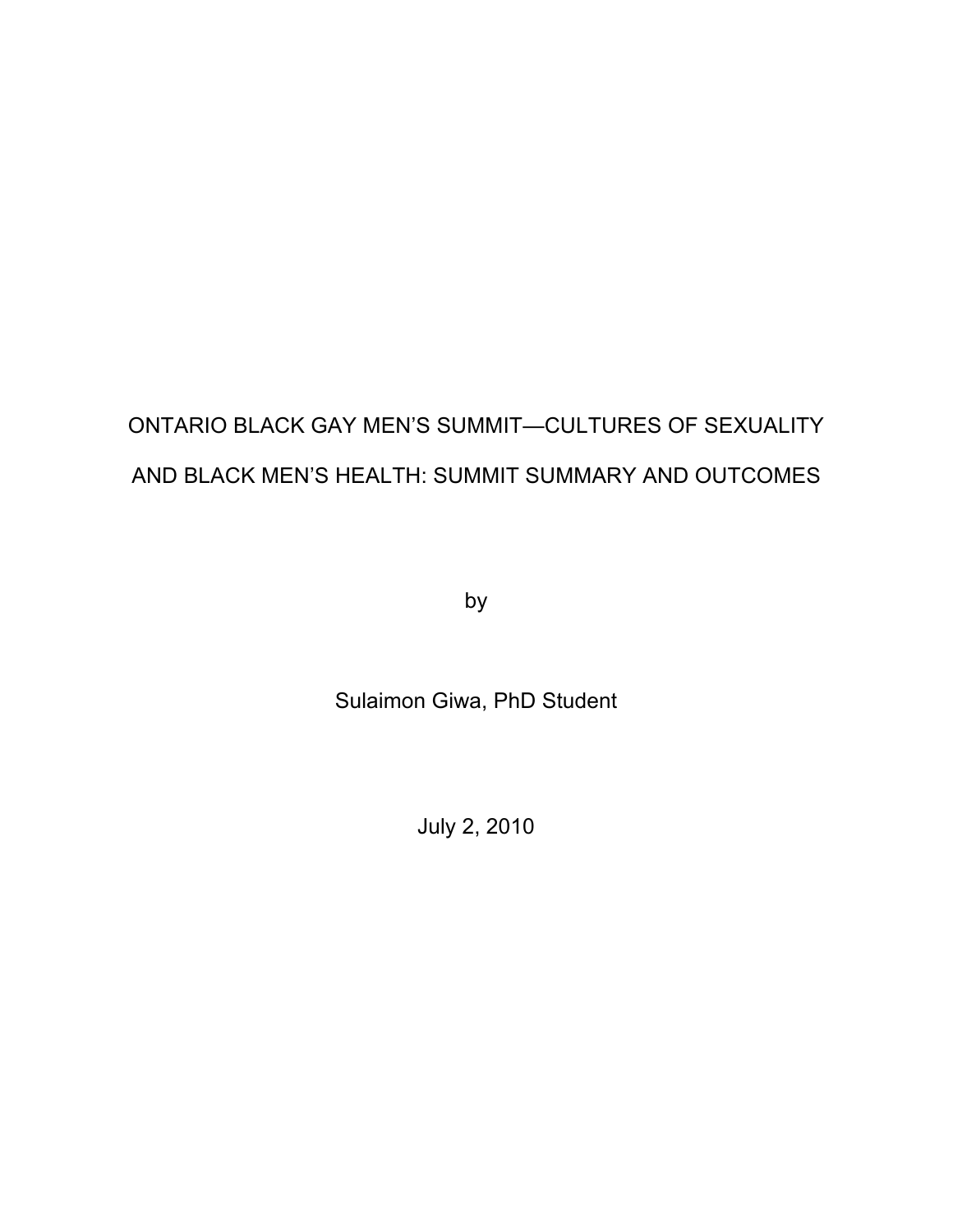Copyright © African and Caribbean Council on HIV/AIDS in Ontario 2010

This report was prepared for the African and Caribbean Council on HIV/AIDS in Ontario (ACCHO) by Sulaimon Giwa. The opinions expressed herein are those of the author. Please credit the source as follows:

Giwa, S. (2010). *Ontario Black Gay Men's Summit—Cultures of Sexuality and Black Men's Health: Summary and Outcomes*. A report prepared for the African and Caribbean Council on HIV/AIDS in Ontario (ACCHO), Toronto, Ontario.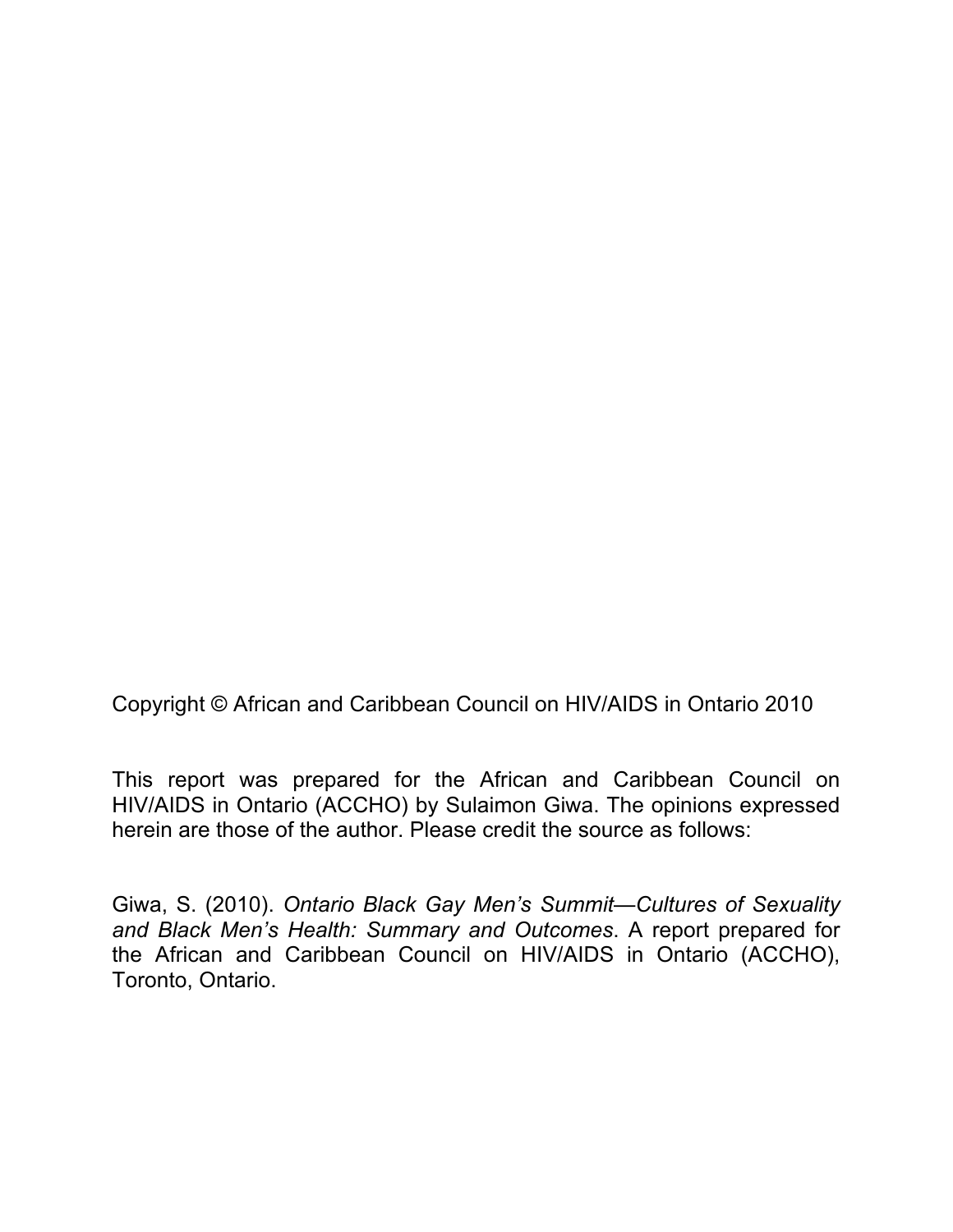## Acknowledgements

The African and Caribbean Council on HIV/AIDS in Ontario (ACCHO) extends heartfelt thanks to members of the Summit Steering Committee for the time, energy, and commitment they devoted to planning and launching this important event, held March 26–28, 2010. The members were:

- Frantz Brent-Harris • Lydia Makoroka
- Trevor Gray • Nik Redman
- Winston Husbands • Rinaldo Walcott
- Akim Larcher

• Francesco Nurse (Consultant)

• David Lewis

Appreciation is also extended to the many volunteers, note-takers, presenters, and other participants who made the event a success. Without them the event simply would not have been possible.

A final thank you to the Summit's sponsors, who provided financial and/or in-kind support to the event. The sponsors were:

- African and Caribbean Council on HIV/AIDS in Ontario (ACCHO)
- AIDS Committee of Toronto (ACT)
- Canadian Institutes of Health Research (CIHR)
- The Ontario HIV Treatment Network (OHTN)
- VIA Rail
- ViiV Healthcare
- AIDS Bureau, Ontario Ministry of Health & Long-Term Care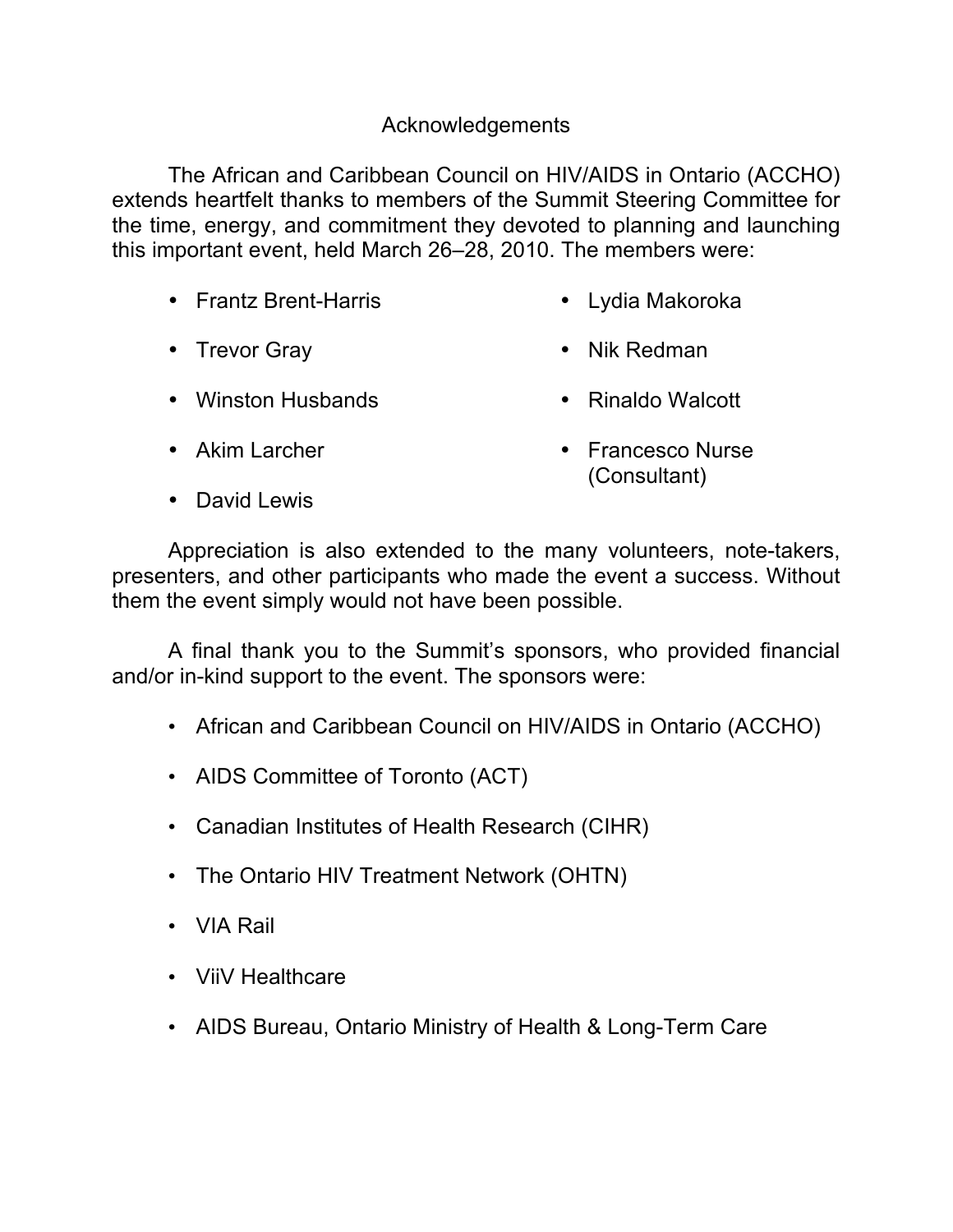#### **Introduction**

On March 26–28, 2010, the African and Caribbean Council on HIV/AIDS in Ontario (ACCHO) hosted the first Ontario Black Gay Men's Summit—Cultures of Sexuality and Black Men's Health. The Summit was the culmination of a ground-breaking, multi-year project funded by the Canadian Institutes of Health Research (CIHR) entitled *MaBwana Black Men's Study* (2006–2008). The project investigated the susceptibility and vulnerability to HIV/AIDS of African, Caribbean, and Black (ACB) gay and bisexual men, and other Black men who have sex with men (MSM). Given the disproportionately high incidence of HIV/AIDS among African and Caribbean people in Ontario, especially Black men, the undertaking was timely and significant.

The *MaBwana Black Men's Study* found that all participants were profoundly affected by experiences of social oppression in the forms of homophobia, heterosexism, and racism. It also determined that the participants cared about their own and other MSM's health, and that they struggled with challenges to their ability to maintain safe sex practices. As well, the study provided the impetus for the Summit, which focused on many of the challenges that had been identified by participants as influencing their vulnerability to HIV/AIDS.

The three-day Summit, held at the Ramada Hotel in Toronto, was attended by 140 participants from across Ontario and Québec, representing a cross-section of professions, agencies, and institutions. It provided an opportunity to critically discuss ideas concerning HIV prevention efforts among African, Caribbean, and Black gay and bisexual men, and to put forward a health and social justice agenda with implications for the health and well-being of gay and bisexual men and other Black MSM in Ontario. The event was a bold attempt at organizing a collective response to health (including HIV/AIDS), and to community and social justice issues affecting the men and their communities.

This report summarizes the Summit's emerging issues and possible outcomes. It focuses on the ways in which the Summit lay the foundation for future gatherings on the health and well-being of African, Caribbean and Black gay and bisexual men and other Black MSM, both regionally and nationally.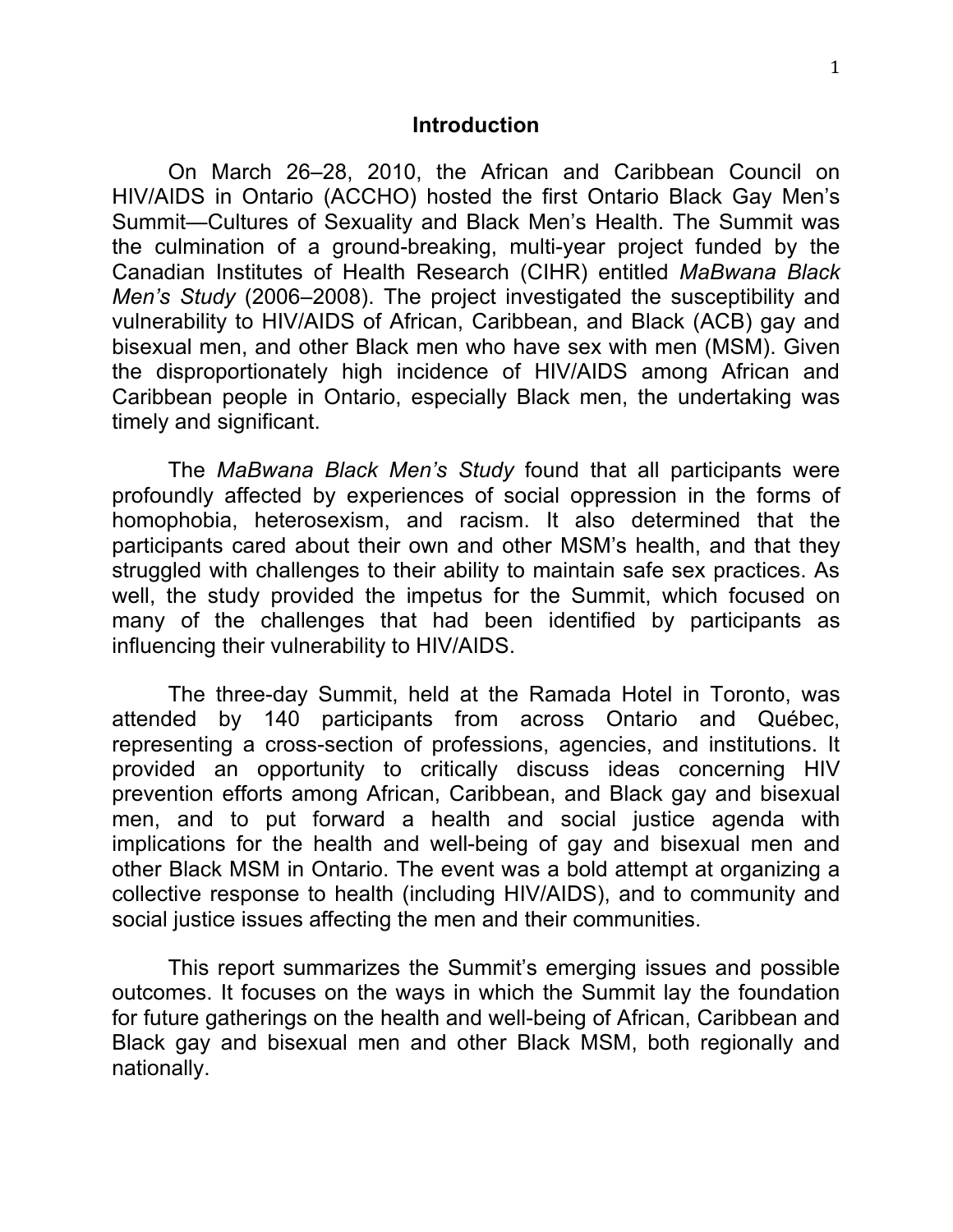The Summit yielded far-reaching implications not only for Canada's gay, bisexual, trans, and questioning (GBTQ) African, Caribbean and Black men (ACB) but, more broadly, for all such men globally. By extension, the issues emerging from the Summit reflected the desire of the GBTQ ACB male community to birth a legacy for itself that would extend far beyond Canadian borders. The Summit delved deeply into the issues of oppression, protection, empowerment, and mobilization of the GBTQ ACB male community with the aim of catalyzing a collective, cohesive effort to shed the social stigma associated with being GBTQ Black men and to unite in confronting common obstacles to leading a healthful, open lifestyle.

#### **Oppression of the GBTQ Black Male Community**

Overall, the Summit stressed positive themes. However, many speakers recognized that highlighting the common prejudices that contribute to the immobilization of the GBTQ African, Caribbean and Black men could help break down the historically formidable obstacles to their health and well-being. Oppression was presented not as an enemy with which to be reconciled but instead as a valid opponent, to be fought and overcome. GBTQ ACB men were challenged to counter oppression in several contexts—sexual encounters, relationships, friendships, and workplaces and other social institutions—not through ignoring it but by collectively rising against it.

The facilitated discussion on understanding and resisting oppression, for instance, dealt both with historical issues of alienation within the community, and with the various ways in which trust, or lack thereof, has defined the lives of GBTQ ACB men.

Political oppression in conjunction with institutionalized racism was highlighted as the most pervasive obstacle to the health and well-being of GBTQ ACB men. Mobilizing the community to embrace a political presence was therefore seen as necessary to counter the range of ignorance, prejudice, and complacency that characterizes the current sociopolitical landscape. While the Summit itself was indicative of the increasing resistance to the status quo, it was widely accepted throughout the discussions that the Summit was but a starting point for something far greater than a weekend gathering.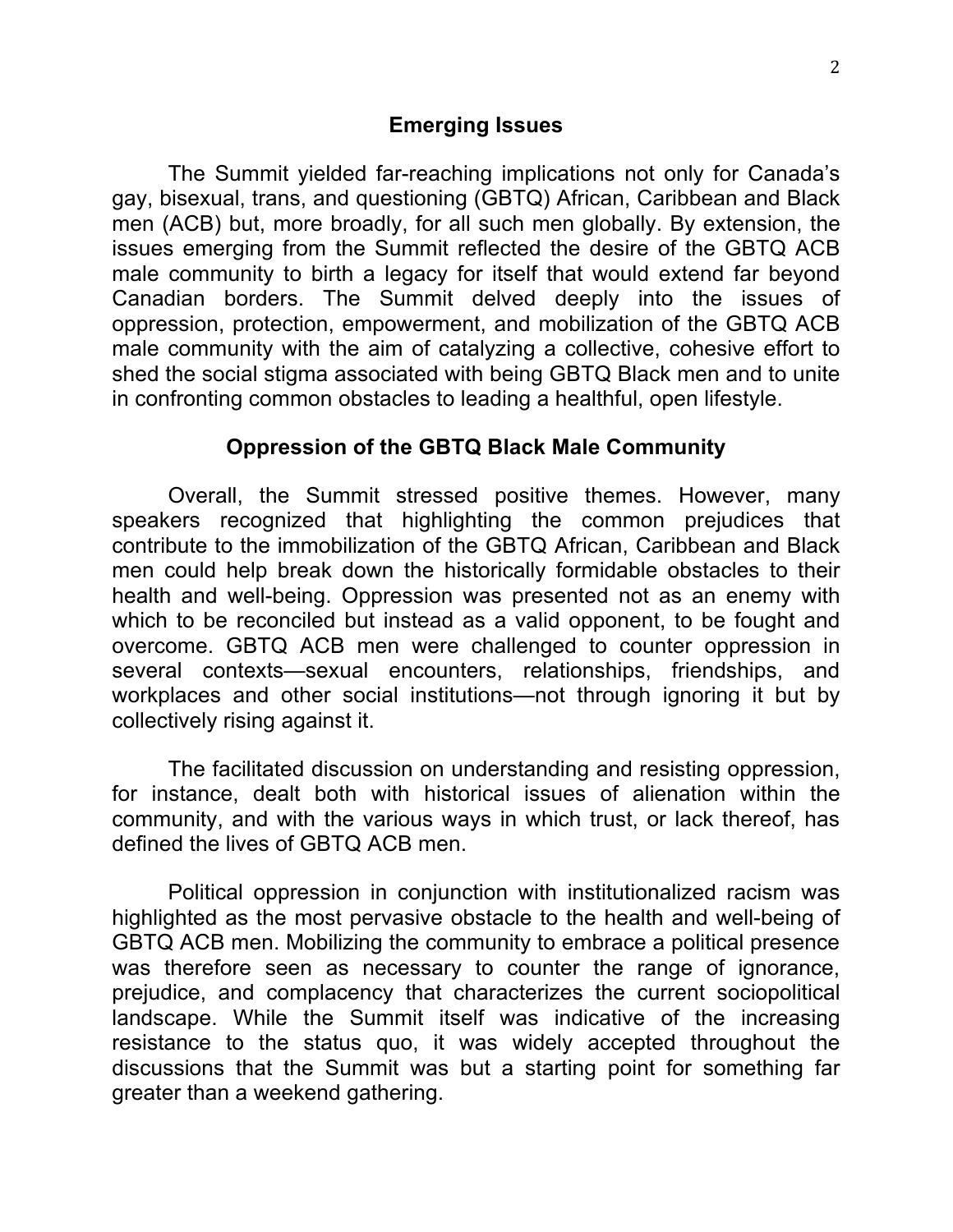### **Protection of the GBTQ Black Male Community**

HIV/AIDS was presented as a persistent threat to the health and wellbeing of GBTQ African, Caribbean and Black men. The MaBwana study's findings, that the GBTQ Black community was genuinely invested in its own health and concerned with HIV/AIDS, were cited frequently. While the Summit was not inordinately focused on safe sex practices, discussions frequently highlighted the need to recognize unsafe conditions.

Protection of GBTQ ACB men against violent hate crimes provided a reason to seek immediate and cohesive union within the community. Youth were the subject of much discussion and themselves raised questions of how to best organize and protect their young community. Recent immigrants were cited as a particularly vulnerable population—to violence as well as deception by crooked immigration consultants who provide unauthorized immigration advice for pay—and the need for protection was perceived as paramount. In essence, protection of the GBTQ ACB male community was presented as most effectively done through individual, cultural, and political empowerment.

#### **Empowerment of the GBTQ Black Male Community**

Perhaps the most dominant theme of the Summit was the empowerment of the GBTQ ACB male community; it was present throughout, a distinct undercurrent of heartening the community and developing a common vision for the GBTQ culture. Empowering the GBTQ ACB male community to embrace their own health and well-being would be vital to dispelling social stigma and claiming their rightful place as a sociocultural group.

Empowerment was channelled through a wide spectrum of topics, including sex, politics, and healthcare. Birthed from a recognition that the community has been too long marginalized by lack of political motivation and concurrent political oppression, the call to individual and collective empowerment was at the heart of the Summit.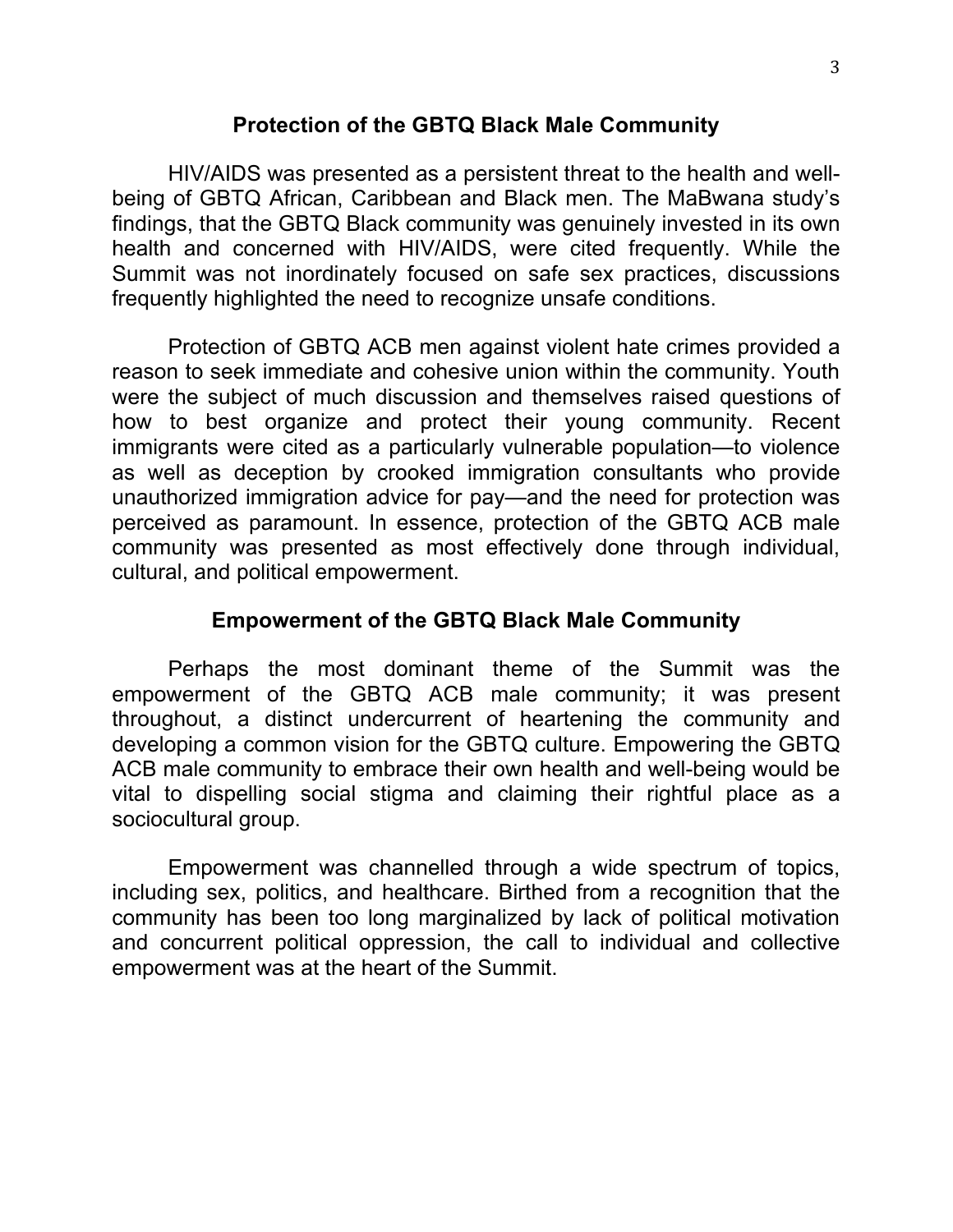#### **Mobilization of the GBTQ Black Male Community**

The goal of the Summit was to engage in a discourse that would be a catalyst for global mobilization of the GBTQ Black male community. The opening presentation provided a framework for the rest of the Summit. It focused on the community's possible legacy. If the community failed to mobilize cohesively against oppression, and did not rally for protection and empowerment, its legacy would likely be weak at best. However, by meeting the global challenge of HIV/AIDS in Africa and the Caribbean, in parallel with increasing the political presence of GBTQ Black men around the world, a positive, heartening legacy could be left by the current generation of GBTQ African, Caribbean and Black men.

#### **Possible Outcomes**

The outcomes of the Summit are inextricably bound up in the notion that GBTQ ACB men need to recognize the importance of their collective health and well-being, and to mobilize to cultivate their place in the future. By acting on the Summit's themes of oppression, protection, empowerment, and mobilization, the goal of fostering a collective vision for the community could be realized. At the crux of the possible outcomes is the need to build that community through network development, legacy documentation, ensuring accountability, and above all, by perpetuating the cohesion so palpable at the Summit.

Necessary actions toward these ends include the need to form a national GBTQ network as outlined in the plenary and question-and-answer sessions. Cultivating email communications and discussion boards to maintain the sense of community felt at the Summit is crucial to networking within Canada and across the globe. By developing and maintaining a common vision for the community's culture, individuals of all ages and locales could transcend the traditional barriers to strengthening the community.

The value of a GBTQ ACB male legacy was additionally and equally critical as a Summit outcome. Articulating and documenting individual, organization, and community histories is paramount for this purpose. Creating an archive of both common and unique histories within the community would send a message to the world that GBTQ ACB men have long held an essential place in society despite the lack of sociopolitical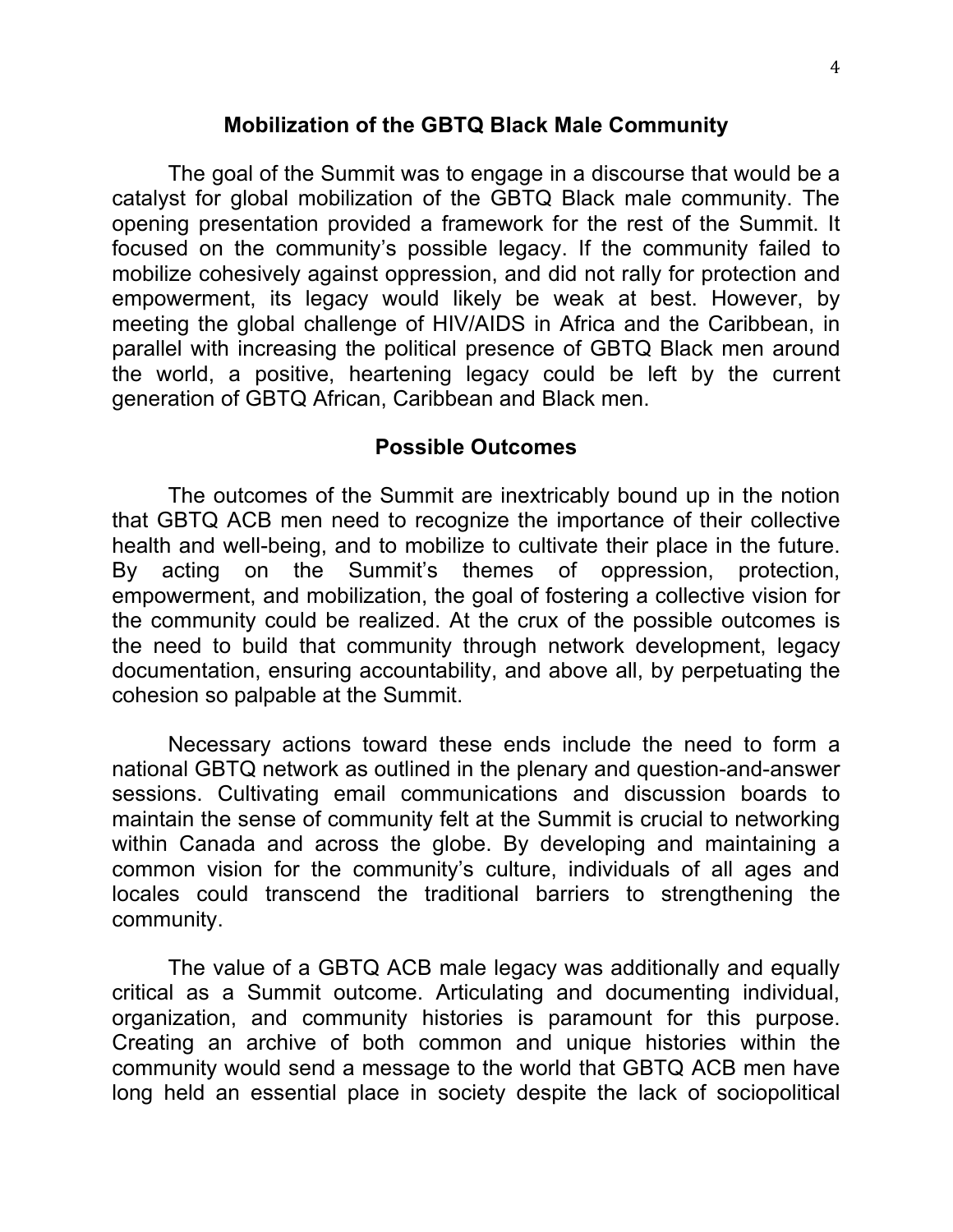recognition. As well, documenting the stories of GBTQ ACB men with HIV/AIDS would be critical in placing the health of the population at the forefront of community discourse.

The need for a space in which the community's youth could congregate, garner support, and communicate with one another was apparent at the Summit. A necessary outcome of the Summit experience would be to create such space, physically and digitally. Enhancing existing resources is as necessary as creating an online network for GBTQ African, Caribbean, and Black male youth. While such a space is critical to protecting younger generations against oppression and prejudice, that space would also be valuable in promoting the legacy of older generations. In validating the needs of the community's youth and supporting agespecific dialogue, the future of a cohesive, GBTQ ACB male culture could be realized.

Digital and physical community spaces, which unite existing, national organizations with international organizations and university groups, including research teams with medical professionals, are required. Political mobilization can occur only through a unified front against common barriers to the health and well-being of the GBTQ ACB male community. Garnering investments for such spaces should not be difficult, given the motivation of individuals attending the Summit.

Posting a declaration on the ACCHO website for the cohesive vision outlined by the Summit would be a critical first step in perpetuating the community birthed during the Summit. However, gathering feedback on that declaration is even more essential, as it would lend credence to the community's ability to engage in critical discourse regarding its own future. ACCHO need not seek to pigeon-hole the needs of the entire GBTQ ACB male community into a single declaration, but instead could initiate an unprecedented articulation of common cultural values and genuine gaps within that community.

The accountability of existing organizations, ACCHO included, is essential to ensuring that energies and funds are channelled effectively. Supporting the needs of the community is an essential function of these organizations, particularly because there are so few in existence at present. Unifying them in a cohesive network is one way to ensure accountability; however, standards for that accountability will need to be identified and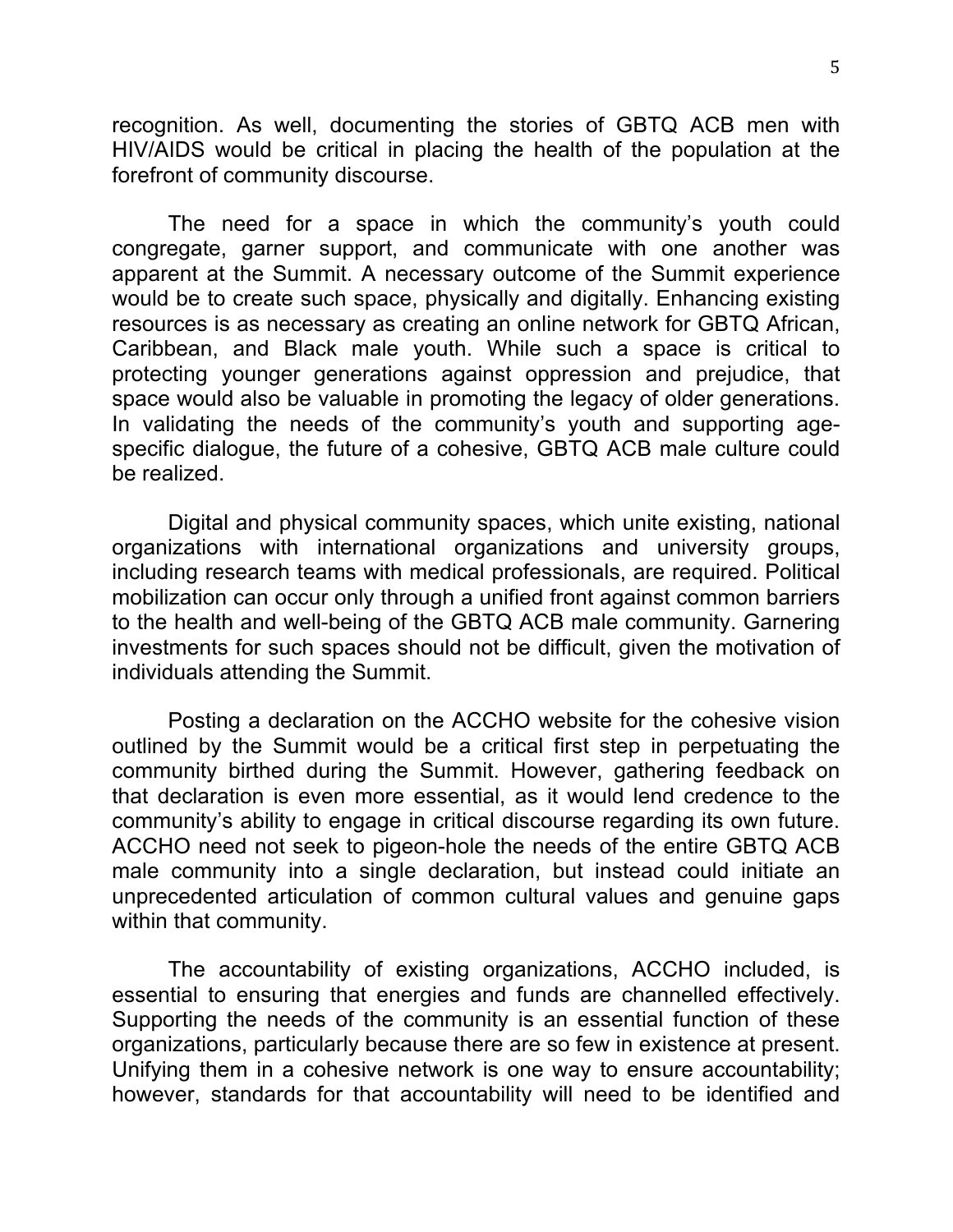accepted by both national and international organizations. This is a delicate and sensitive task.

The needs of immigrants and other newcomers to Canada must be addressed immediately and effectively, as the Summit clearly identified broken links in the support network for these vulnerable populations. Ultimately, GBTQ African, Caribbean, and Black men who come to Canada to escape oppression in their native countries should not feel as though they can only come out within the local gay community; they should be empowered to embrace and express their identities within the greater community without fear of the same social stigma from which they escaped.

The Summit outcomes discussed above can be summarized to include the following six strategies for keeping the momentum from the event going:

- 1. Form a national Black queer network organization to advance the struggle of ACB gay and bisexual men and other Black MSM in Ontario and beyond.
- 2. Document/archive our lives/stories, especially in a Canadian context.
- 3. Expand/enhance space for empowerment and resources for youth particularly in communities where such spaces are absent.
- 4. Form networks that connect individuals, groups, and organizations that are currently fragmented. How do we connect these networks?
- 5. Get feedback in both official languages from Summit participants and the broader community on the Summit declaration posted on ACCHO's website (www.accho.ca).
- 6. Capture the discussions on accountability, and encourage dual accountability between the organizations that serve African, Caribbean and Black queer communities and among the people these organizations serve.